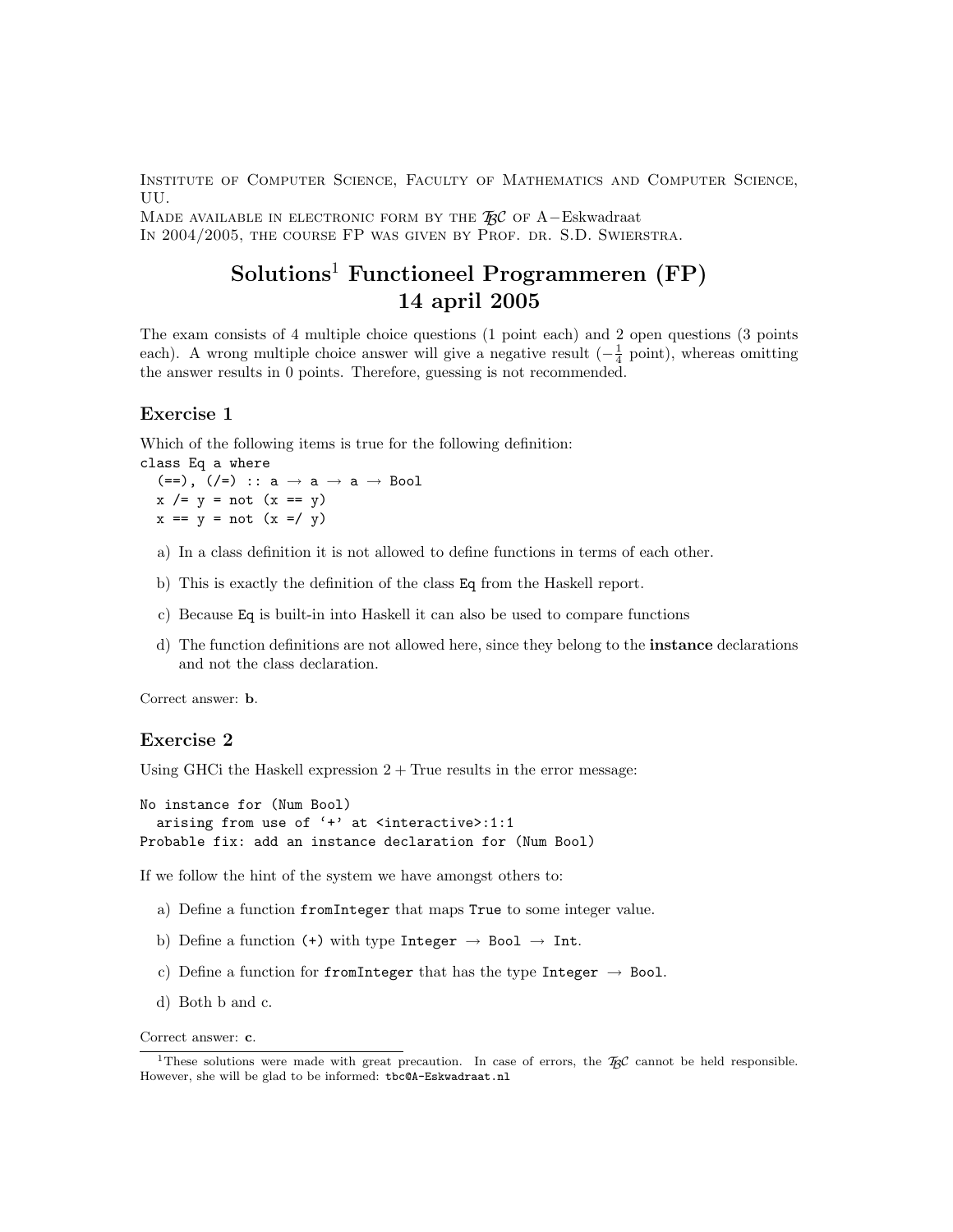### Exercise 3

In the Haskell Prelude the list constructor [] has been made an instance of the class Monad:

```
instance Monad [] where
 ma >>= a2mb = concat (map a2mb ma)
 return a = [a]
```
Which of the following equals  $\left[\begin{array}{ccc} f & x & y \end{array} \right] \cdot x \leftarrow \text{expr1}, y \leftarrow \text{expr2} \right]$ ?

a) do return (f x y) where do  $x \leftarrow \text{expr1 } y \leftarrow \text{expr2}$ 

b) do  $x \leftarrow expr1 y \leftarrow expr2 f x y$ 

c) do  $x \leftarrow exp r1 y \leftarrow exp r2 return (f x y)$ 

```
d) do y \leftarrow \text{expr2 } x \leftarrow \text{expr1 return (f x y)}
```
Correct answer: c.

#### Exercise 4

Which of the following is true?

- a) If we want to show a value of type [a] we always have to make sure that show is also defined for values of type a.
- b) We can call show on values of type [a], without having defined show for a, as long as a itself is also a list type.
- c) If we define show for [a], then show for values of type a is automatically constructed.
- d) We cannot define show for the polymorphic type [a] since we cannot make this work for all possible types a at the same time.

Correct answer: a.

#### Exercise 5

Write a function compositions ::  $[Int] \rightarrow Int \rightarrow Int$  that computes in how many different ways we can use the stamp (Dutch: postzegel) values from the first argument to build the value given as second argument (assume we have an infinite supply of all denominations).

```
A correct answer could be:
compositions = 0 = 1compositions [] = 0compositions (x:xs) n | n < 0 = 0
                      | n > 0 = compositions (x:xs) (n - x)+
                      compositions xs n
-- or assuming stamps /= 0
compositions stamps n | n < 0 = 0| n == 0 = 1| n > 0 = sum [ compositions stamps (n - x) | x \leftarrow stamps ]
```